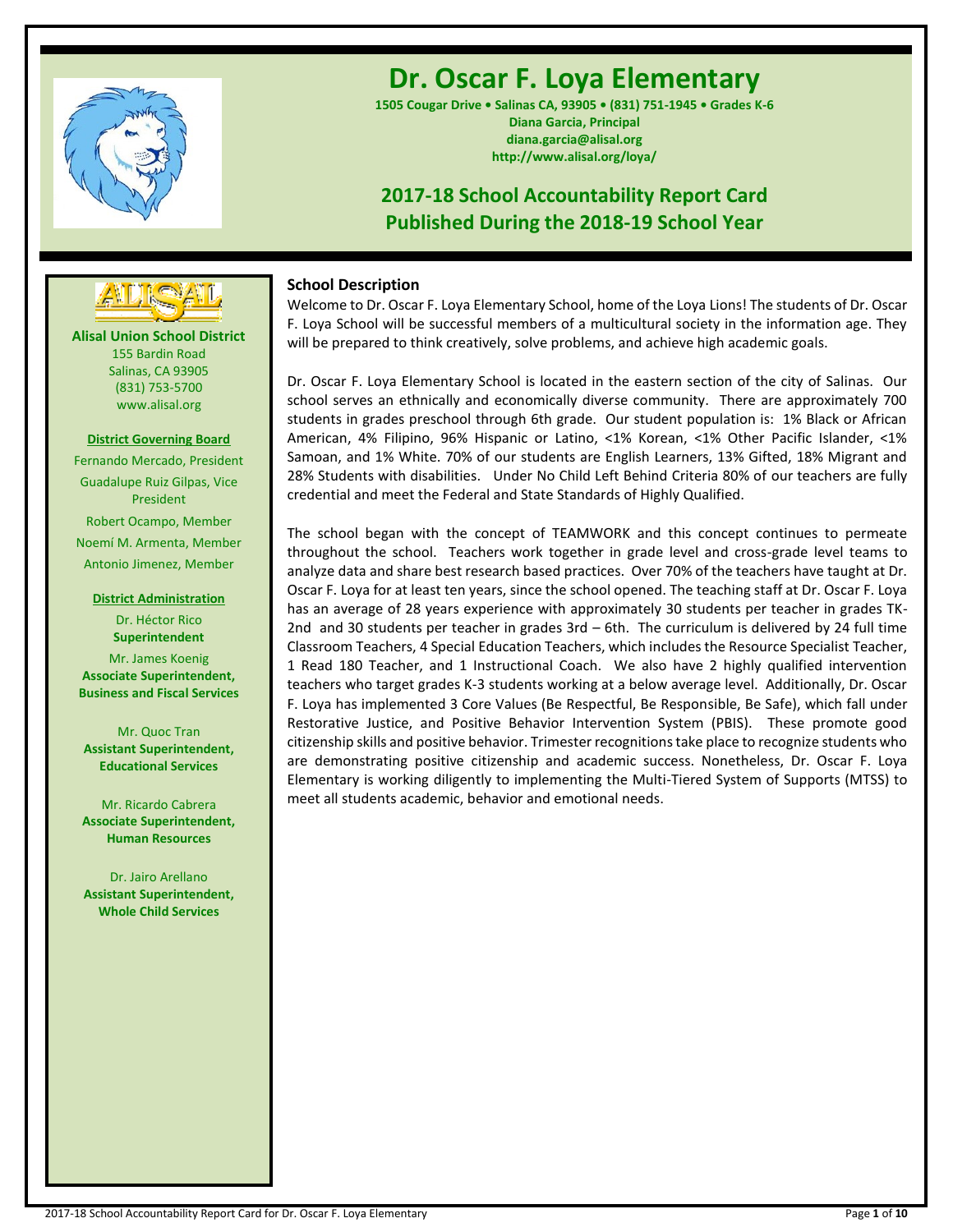A strong instructional leadership team supports the efforts of staff to help shape classroom instruction and determine the best use of the school's resources. The Instructional Leadership Team consists of one teacher per grade level, including a Special Education teacher, and our Instructional Coach. Our school has aligned curriculum with the California State Common Core Standards and State Board adopted textbooks. The curriculum being delivered has a planned sequence of instruction and learning experiences appropriate to the various developmental levels of students. To achieve our school vision and to meet the state Academic Performance Index (API) and Adequate Yearly Progress (AYP) targets, we have set rigorous academic goals for our students. We instill positivity and motivation to all our students, and hold them accountable for meeting learning targets. Teachers hold each other accountable by delivering effective instructional practices in the classroom, and consistently reviewing and modifying instruction based on student data. As a committed staff, we believe every child will be proficient and independent reader by the end of third grade, and every child will meet grade-level standards in language arts and mathematics. Our committed teachers will integrate the use of technology to enhance standards-base instruction and English Language Development, teachers will participate in professional development that supports the core academic subjects, focusing on Common Core Standards, 8 Mathematical Practices, English & Spanish Language Arts and English Language Development. Our staff is also committed to continuous professional development in academic language and writing via Guided Language Acquisition Design and Write up a STORM strategies. Teachers are trained and coached by an additional coach to support effective delivery of instruction, hence student learning. In addition, the library is a media center utilized by students, as well as the school community. The library is open daily from 7:30 a.m. to 5 p.m. Parents have a set time in which they are allowed to come read and take Accelerated Reader Quizzes with their child. It is a way to motivate our students and have parents involved. Nonetheless, our staff will provide parents with information and feedback on their children's academic progress and encourage parents to become involved in school's activities.

For our second language learners, there is a One-Way Program offered in Kindergarten and First Grade, and a Bilingual Transference Program for second through third grade students. Kinder through 6th grade students are taught in English only or Structured English Immersion Programs. As students transition to English Only Instruction they are supported by offering struggling students or students who are not meeting standards levels in K-3rd grade with additional English Language Arts support by their homeroom teacher or instructional coach, as well as the K-1 intervention teacher. In addition every English Learner receives English Language Development Support in their classrooms. Teachers provide our English Learners with different scaffolds, such as graphic organizer via GLAD and STORM, picture cards, realia, language frames, and others. We continue to equip English Learners with the English language skills needed for academic success through daily English Language Development.

Dr. Oscar F. Loya has an on-site State Preschool Program via Title I and Migrant Education Program that serves students that are 3 to 4 years of age. Most students from the state preschool attend kindergarten at Dr. Oscar F. Loya. We also offer twice a week First Five opportunities for parents.

In order to meet the emotional needs of our students, Dr. Oscar F. Loya Elementary provides counseling services via our District part-time counselor, which also provides parenting workshops and classroom demonstrations. A Sticks and Stones counselor is also available to provide emotional support to students suffering from emotional disturbances/traumas (i.e. abuse, domestic violence, grief/loss, divorce/separation, gangs, drugs/alcohol, etc...). A check-in/check-out system is in place to support our Tier 3 students under the emotional umbrella. Tucci Learning Solutions also provide services to students in Tier 3 needing behavior and emotional interventions/supports. These services are rendered by a highly qualified Tucci Behavioral Specialist, who works 1:1 on a daily basis with the learner. Additionally, parent, teacher, administrations, and Tucci staff hold meetings regularly to discuss students progress, concerns, and or additional supports.

The School Site Council meets monthly to review student achievement data, analyze the effectiveness of programs, determine the progress of actions in the school plan, share effective parenting workshops, and revise the school plan as needed.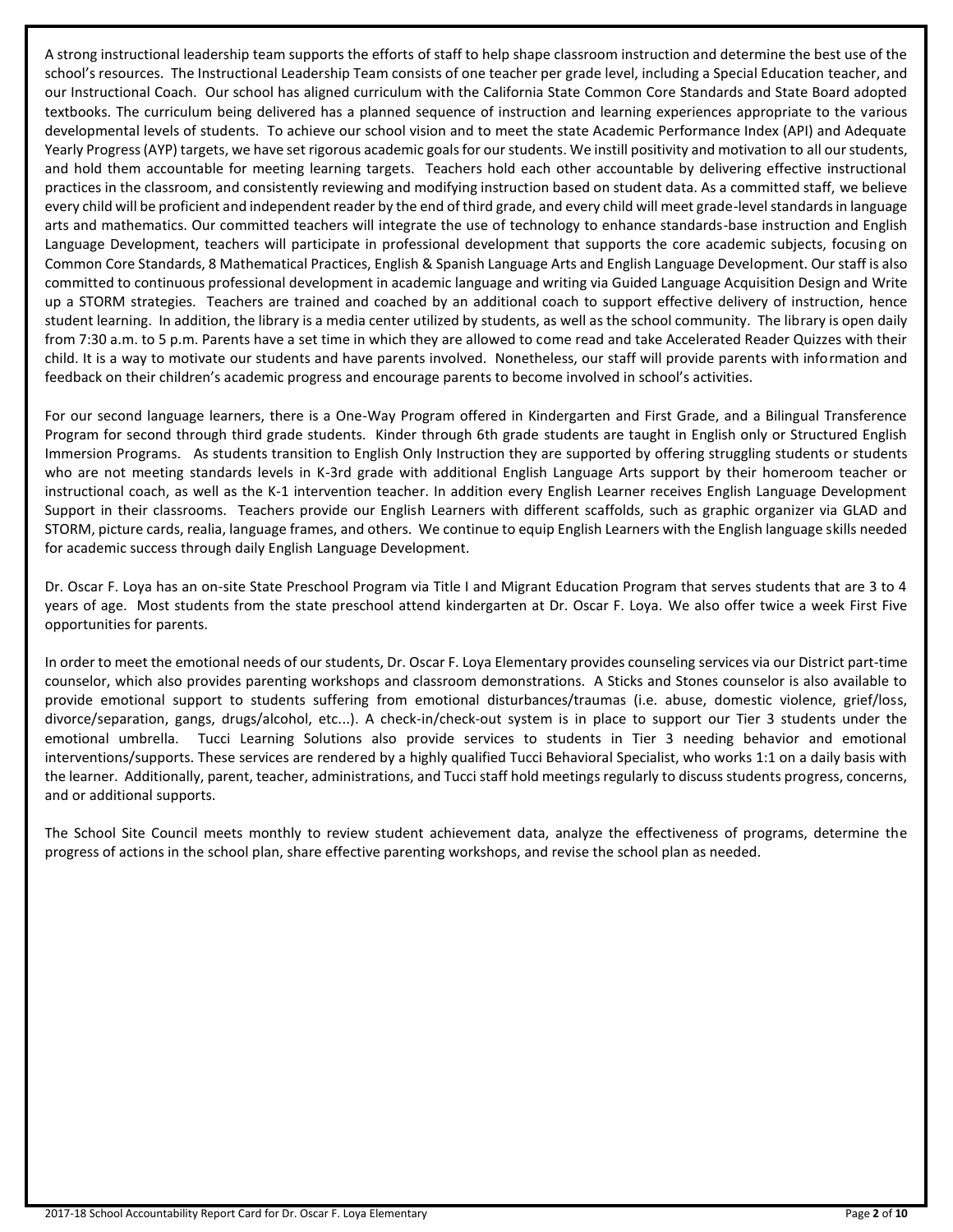# **About the SARC**

By February 1 of each year, every school in California is required by state law to publish a School Accountability Report Card (SARC). The SARC contains information about the condition and performance of each California public school. Under the Local Control Funding Formula (LCFF) all local educational agencies (LEAs) are required to prepare a Local Control and Accountability Plan (LCAP), which describes how they intend to meet annual school-specific goals for all pupils, with specific activities to address state and local priorities. Additionally, data reported in an LCAP is to be consistent with data reported in the SARC.

- For more information about SARC requirements, see the California Department of Education (CDE) SARC web page at [https://www.cde.ca.gov/ta/ac/sa/.](https://www.cde.ca.gov/ta/ac/sa/)
- For more information about the LCFF or LCAP, see the CDE LCFF web page at [https://www.cde.ca.gov/fg/aa/lc/.](https://www.cde.ca.gov/fg/aa/lc/)
- For additional information about the school, parents/guardians and community members should contact the school principal or the district office.

| 2017-18 Student Enrollment by Grade Level |                           |  |  |  |
|-------------------------------------------|---------------------------|--|--|--|
| <b>Grade Level</b>                        | <b>Number of Students</b> |  |  |  |
| Kindergarten                              | 104                       |  |  |  |
| Grade 1                                   | 104                       |  |  |  |
| Grade 2                                   | 99                        |  |  |  |
| Grade 3                                   | 98                        |  |  |  |
| Grade 4                                   | 88                        |  |  |  |
| Grade 5                                   | 103                       |  |  |  |
| Grade 6                                   | 120                       |  |  |  |
| <b>Total Enrollment</b>                   | 716                       |  |  |  |

| 2017-18 Student Enrollment by Group        |                                    |  |  |  |
|--------------------------------------------|------------------------------------|--|--|--|
| <b>Group</b>                               | <b>Percent of Total Enrollment</b> |  |  |  |
| <b>Black or African American</b>           | 0.1                                |  |  |  |
| American Indian or Alaska Native           | 0.0                                |  |  |  |
| Asian                                      | 1.8                                |  |  |  |
| Filipino                                   | 0.1                                |  |  |  |
| <b>Hispanic or Latino</b>                  | 95.0                               |  |  |  |
| <b>Native Hawaiian or Pacific Islander</b> | 0.7                                |  |  |  |
| White                                      | 1.0                                |  |  |  |
| <b>Socioeconomically Disadvantaged</b>     | 89.8                               |  |  |  |
| <b>English Learners</b>                    | 67.6                               |  |  |  |
| <b>Students with Disabilities</b>          | 9.2                                |  |  |  |
| <b>Foster Youth</b>                        | 0.0                                |  |  |  |

# **A. Conditions of Learning**

#### **State Priority: Basic**

The SARC provides the following information relevant to the State priority: Basic (Priority 1):

- Degree to which teachers are appropriately assigned and fully credentialed in the subject area and for the pupils they are teaching;
- Pupils have access to standards-aligned instructional materials; and • School facilities are maintained in good repair

| <b>Teacher Credentials</b>                         |           |           |       |  |  |
|----------------------------------------------------|-----------|-----------|-------|--|--|
| Dr. Oscar F. Loya Elementary                       | $16 - 17$ | $17 - 18$ | 18-19 |  |  |
| <b>With Full Credential</b>                        | 30        | 24        | 18    |  |  |
| <b>Without Full Credential</b>                     | 5         | 10        | 9     |  |  |
| <b>Teaching Outside Subject Area of Competence</b> | 0         | 0         | O     |  |  |
| <b>Alisal Union School District</b>                | $16 - 17$ | $17 - 18$ | 18-19 |  |  |
| <b>With Full Credential</b>                        |           |           | 4     |  |  |
| <b>Without Full Credential</b>                     |           |           | 1     |  |  |
| Teaching Outside Subject Area of Competence        |           |           |       |  |  |

| Teacher Misassignments and Vacant Teacher Positions at this School |  |  |  |  |  |  |  |
|--------------------------------------------------------------------|--|--|--|--|--|--|--|
| Dr. Oscar F. Loya Elementary<br>$17 - 18$<br>$18-19$<br>$16 - 17$  |  |  |  |  |  |  |  |
| <b>Teachers of English Learners</b>                                |  |  |  |  |  |  |  |
| Total Teacher Misassignments                                       |  |  |  |  |  |  |  |
| <b>Vacant Teacher Positions</b>                                    |  |  |  |  |  |  |  |

Note: "Misassignments" refers to the number of positions filled by teachers who lack legal authorization to teach that grade level, subject area, student group, etc.

\*Total Teacher Misassignments includes the number of Misassignments of Teachers of English Learners.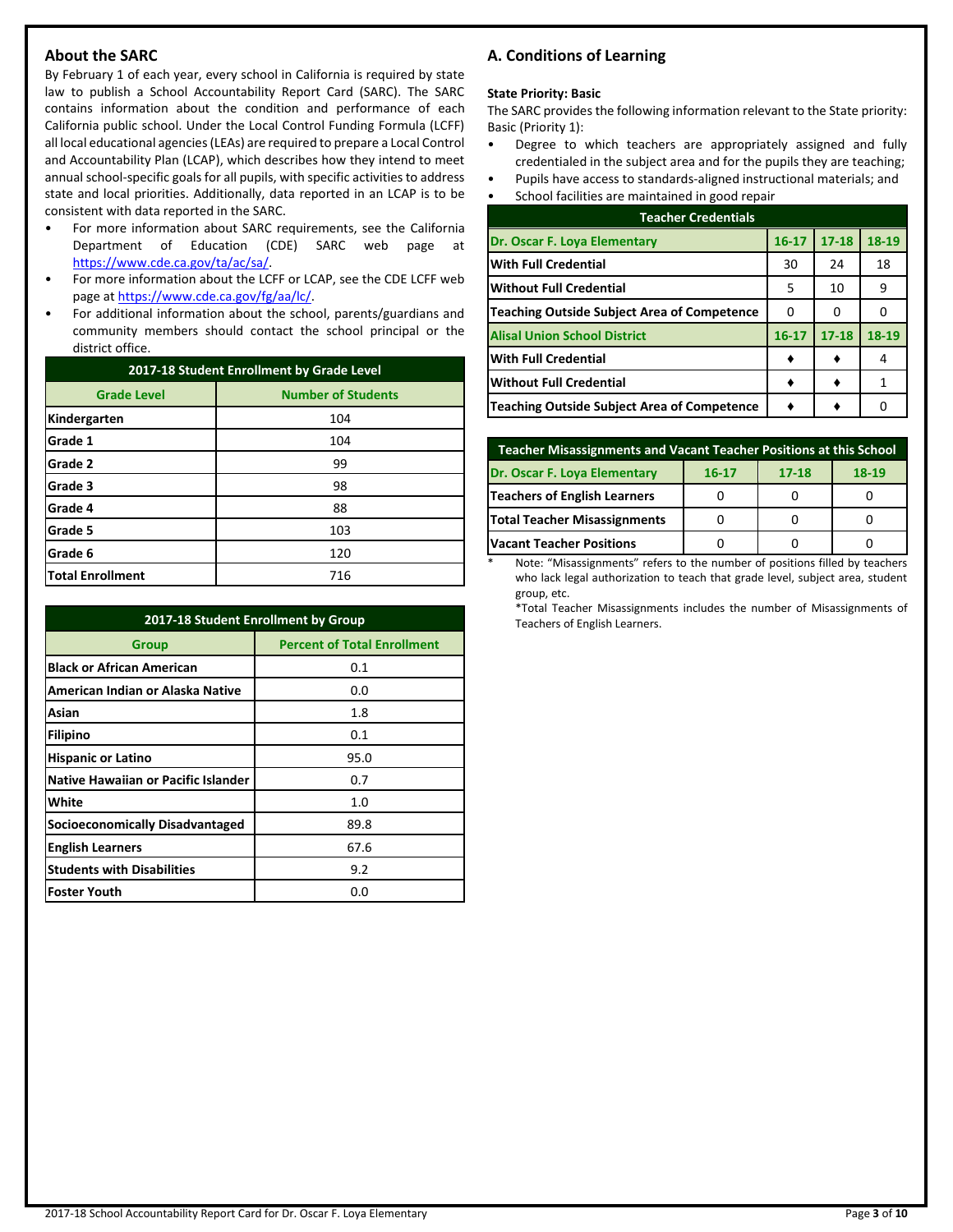# **Quality, Currency, Availability of Textbooks and Instructional Materials (School Year 2018-19)**

In order to meet requirements for common core state standards (CCSS), materials were updated as part of the 2018 adoption.

K-6 Wonders is used to teach all Language Arts standards. In K-6, teachers use Eureka Math.

| <b>Textbooks and Instructional Materials</b><br>Year and month in which data were collected: 2018 |                                                                                                          |          |  |  |  |
|---------------------------------------------------------------------------------------------------|----------------------------------------------------------------------------------------------------------|----------|--|--|--|
| <b>Core Curriculum Area</b>                                                                       | <b>Textbooks and Instructional Materials/Year of Adoption</b>                                            |          |  |  |  |
| <b>Reading/Language Arts</b>                                                                      | McMillan / McGraw-Hill, Wonders- K-3, Adopted 2017<br>McMillan / McGraw-Hill, Wonders- 4-6, Adopted 2018 |          |  |  |  |
|                                                                                                   | The textbooks listed are from most recent adoption:                                                      | Yes      |  |  |  |
|                                                                                                   | Percent of students lacking their own assigned textbook:                                                 | 0        |  |  |  |
| <b>Mathematics</b>                                                                                | Eureka Math, Adopted 2018                                                                                |          |  |  |  |
|                                                                                                   | The textbooks listed are from most recent adoption:                                                      | Yes      |  |  |  |
|                                                                                                   | Percent of students lacking their own assigned textbook:                                                 | $\Omega$ |  |  |  |
| <b>Science</b>                                                                                    | Delta Foss- (Kinder-5th grades) - Adopted 2007<br>McGraw-Hill- (6th grade) - Adopted 2006                |          |  |  |  |
|                                                                                                   | The textbooks listed are from most recent adoption:                                                      | Yes      |  |  |  |
|                                                                                                   | Percent of students lacking their own assigned textbook: 0                                               |          |  |  |  |
| <b>History-Social Science</b>                                                                     | McGraw-Hill, Vistas-Adopted 2006                                                                         |          |  |  |  |
|                                                                                                   | The textbooks listed are from most recent adoption:                                                      | Yes      |  |  |  |
|                                                                                                   | Percent of students lacking their own assigned textbook:                                                 | 0        |  |  |  |

Note: Cells with N/A values do not require data.

### **School Facility Conditions and Planned Improvements (Most Recent Year)**

Dr. Oscar F. Loya Elementary School is in its tenth year of existence. The school continues to be in excellent condition. A district team and custodial staff at the school monitor the facilities regularly. Custodians clean occupied spaces daily and outdoor facilities are checked and cleaned daily. Damage or hazards are reported as needed and follow-up documentation is prepared. Graffiti is removed or covered over as soon as possible. A quick response to hazardous conditions is a number-one priority for the district.

Our school site was inspected in September, 2017 using the School Facility Conditions Evaluation Form provided by the state of California. All areas of the school were determined to be in good repair and excellent condition.

At the end of 2013-2014, a new grass field was approved to for use starting 2014-2015.

At the end of 2016-2017, new blacktop area.

At the end of September 2018, solar panels were installed in the school's playground (blacktop) area, and lightning systems in the entire school (classrooms/office/multi-purpose).

In progress (Winter 2019), censors are being upgraded in the multi-purpose/cafeteria.

| <b>School Facility Good Repair Status (Most Recent Year)</b><br>Year and month in which data were collected: August, 2018 |                                                            |  |  |  |  |
|---------------------------------------------------------------------------------------------------------------------------|------------------------------------------------------------|--|--|--|--|
| <b>System Inspected</b>                                                                                                   | <b>Repair Needed and</b><br><b>Action Taken or Planned</b> |  |  |  |  |
| Systems:<br>Gas Leaks, Mechanical/HVAC, Sewer                                                                             | Good                                                       |  |  |  |  |
| Interior:<br><b>Interior Surfaces</b>                                                                                     | Good                                                       |  |  |  |  |
| Cleanliness:<br>Overall Cleanliness, Pest/Vermin Infestation                                                              | Good                                                       |  |  |  |  |
| Electrical:<br>Electrical                                                                                                 | Good                                                       |  |  |  |  |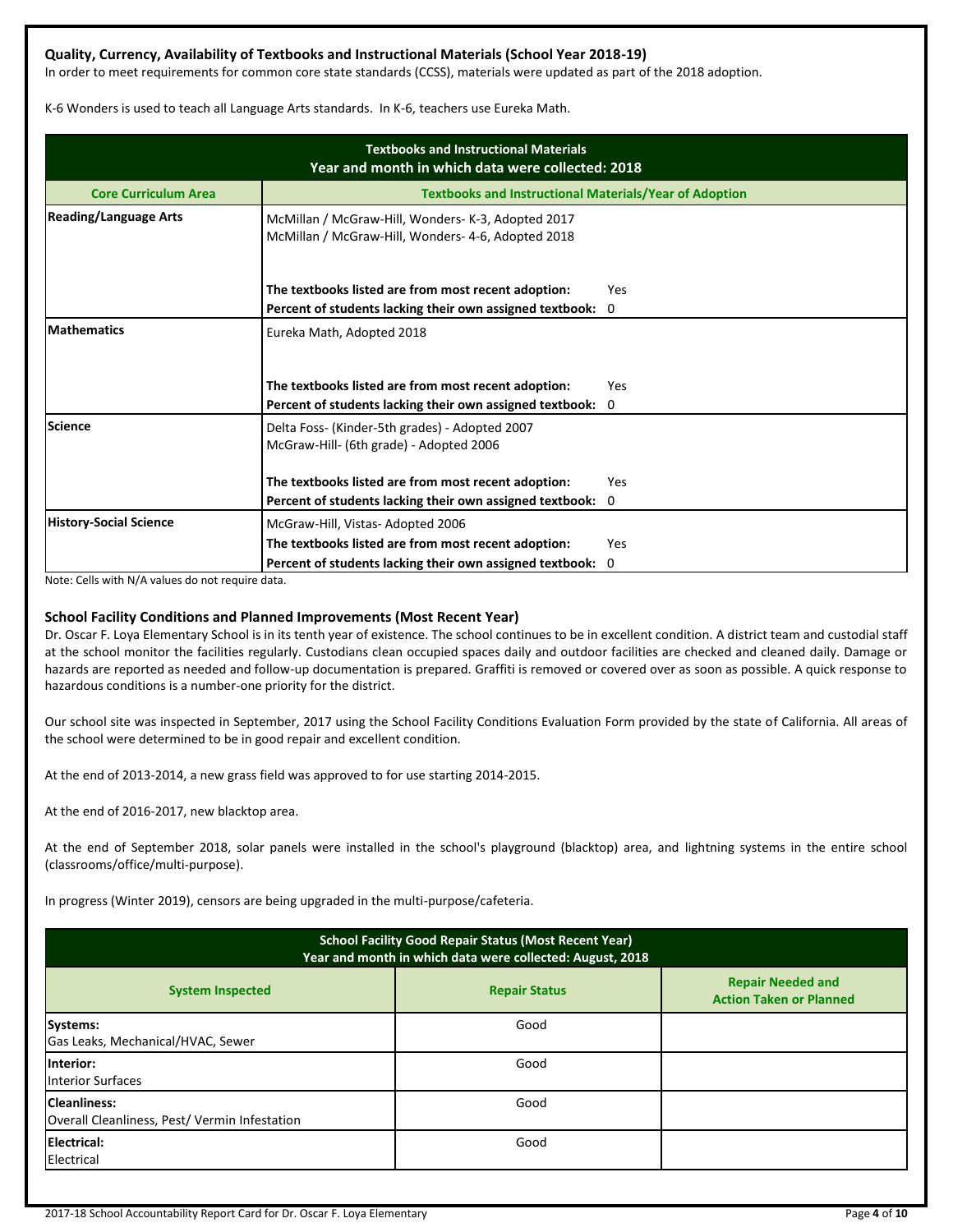| <b>School Facility Good Repair Status (Most Recent Year)</b><br>Year and month in which data were collected: August, 2018 |           |  |  |  |  |  |  |
|---------------------------------------------------------------------------------------------------------------------------|-----------|--|--|--|--|--|--|
| <b>Repair Needed and</b><br><b>System Inspected</b><br><b>Repair Status</b><br><b>Action Taken or Planned</b>             |           |  |  |  |  |  |  |
| <b>Restrooms/Fountains:</b><br>Restrooms, Sinks/ Fountains                                                                | Good      |  |  |  |  |  |  |
| Safety:<br>Fire Safety, Hazardous Materials                                                                               | Good      |  |  |  |  |  |  |
| <b>Structural:</b><br>Structural Damage, Roofs                                                                            | Good      |  |  |  |  |  |  |
| External:<br>Playground/School Grounds, Windows/Doors/Gates/Fences                                                        | Good      |  |  |  |  |  |  |
| <b>Overall Rating</b>                                                                                                     | Exemplary |  |  |  |  |  |  |

# **B. Pupil Outcomes**

#### **State Priority: Pupil Achievement**

The SARC provides the following information relevant to the State priority: Pupil Achievement (Priority 4):

- **Statewide assessments** (i.e., California Assessment of Student Performance and Progress [CAASPP] System, which includes the Smarter Balanced Summative Assessments for students in the general education population and the California Alternate Assessments [CAAs] for English language arts/literacy [ELA] and mathematics given in grades three through eight and grade eleven. Only eligible students may participate in the administration of the CAAs. CAAs items are aligned with alternate achievement standards, which are linked with the Common Core State Standards [CCSS] for students with the most significant cognitive disabilities); and
- The percentage of students who have successfully completed courses that satisfy the requirements for entrance to the University of California and the California State University, or career technical education sequences or programs of study

| 2017-18 CAASPP Results for All Students                                                      |               |           |           |                 |           |              |  |
|----------------------------------------------------------------------------------------------|---------------|-----------|-----------|-----------------|-----------|--------------|--|
| <b>Percent of Students Meeting or Exceeding the State Standards</b><br>$(grades 3-8 and 11)$ |               |           |           |                 |           |              |  |
| <b>Subject</b>                                                                               | <b>School</b> |           |           | <b>District</b> |           | <b>State</b> |  |
|                                                                                              | $16 - 17$     | $17 - 18$ | $16 - 17$ | $17 - 18$       | $16 - 17$ | $17 - 18$    |  |
| IELA                                                                                         | 27.0          | 34.0      | 28.0      | 32.0            | 48.0      | 50.0         |  |
| Math                                                                                         | 20.0          | 23.0      | 21.0      | 23.0            | 37.0      | 38.0         |  |

Note: Percentages are not calculated when the number of students tested is ten or less, either because the number of students in this category is too small for statistical accuracy or to protect student privacy.

Note: ELA and mathematics test results include the Smarter Balanced Summative Assessment and the CAA. The "Percent Met or Exceeded" is calculated by taking the total number of students who met or exceeded the standard on the Smarter Balanced Summative Assessment plus the total number of students who met the standard (i.e., achieved Level 3–Alternate) on the CAAs divided by the total number of students who participated in both assessments.

| <b>CAASPP Test Results in Science for All Students</b> |                                                                                                            |           |           |                 |           |              |  |
|--------------------------------------------------------|------------------------------------------------------------------------------------------------------------|-----------|-----------|-----------------|-----------|--------------|--|
|                                                        | <b>Percent of Students Scoring at Proficient or Advanced</b><br>(meeting or exceeding the state standards) |           |           |                 |           |              |  |
| <b>Subject</b>                                         | <b>School</b>                                                                                              |           |           | <b>District</b> |           | <b>State</b> |  |
|                                                        | $16 - 17$                                                                                                  | $17 - 18$ | $16 - 17$ | $17 - 18$       | $16 - 17$ | $17 - 18$    |  |
| <b>Science</b>                                         | N/A                                                                                                        | N/A       | N/A       | N/A             | N/A       | N/A          |  |
| .<br>.<br>.<br>.                                       |                                                                                                            |           |           |                 |           |              |  |

Note: Cells with N/A values do not require data.

Note: The 2016–17 and 2017–18 data are not available. The CDE is developing a new science assessment based on the Next Generation Science Standards for California Public Schools (CA NGSS). The CAST was pilot-tested in spring 2017 and field-tested in spring 2018. The CAST will be administered operationally during the 2018–19 school year. The CAA for Science was pilot-tested for two years (i.e., 2016–17 and 2017–18) and the CAA for Science will be field-tested in 2018–19.

Note: Science test results include the CAST and the CAA for Science. The "Percent Met or Exceeded" is calculated by taking the total number of students who met or exceeded the standard on the CAST plus the total number of students who met the standard (i.e., achieved Level 3–Alternate) on the CAA for Science divided by the total number of students who participated on both assessments.

#### **State Priority: Other Pupil Outcomes**

The SARC provides the following information relevant to the State priority: Other Pupil Outcomes (Priority 8):

• Pupil outcomes in the subject area of physical education

| Grade | 2017-18 Percent of Students Meeting Fitness Standards |        |        |  |  |
|-------|-------------------------------------------------------|--------|--------|--|--|
| Level | 4 of 6                                                | 5 of 6 | 6 of 6 |  |  |
|       | 16.0                                                  | 14.0   | 14.0   |  |  |

Percentages are not calculated when the number of students tested is ten or less, either because the number of students in this category is too small for statistical accuracy or to protect student privacy.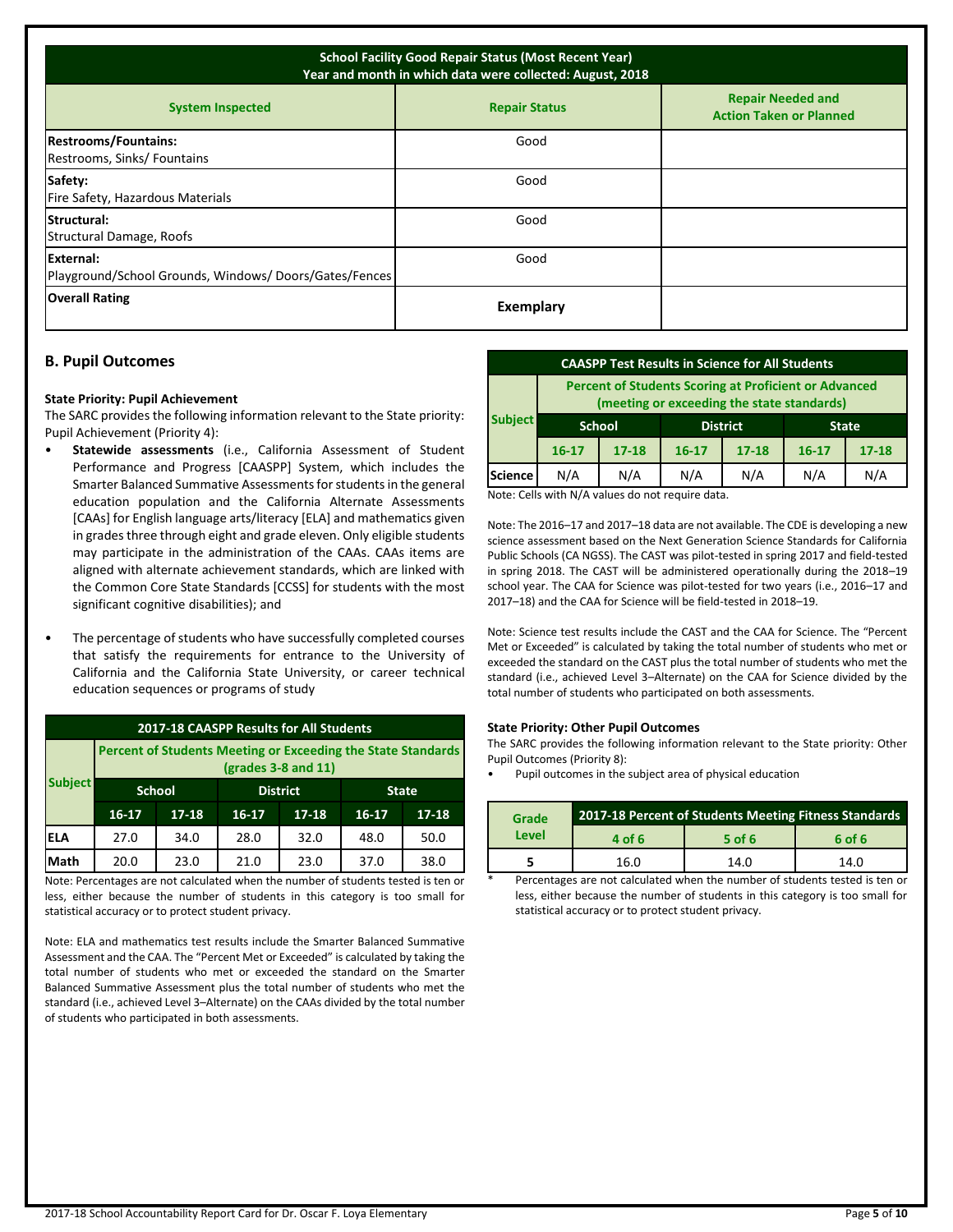| School Year 2017-18 CAASPP Assessment Results - English Language Arts (ELA)<br>Disaggregated by Student Groups, Grades Three through Eight and Eleven |                                   |                                |                                 |                                   |  |
|-------------------------------------------------------------------------------------------------------------------------------------------------------|-----------------------------------|--------------------------------|---------------------------------|-----------------------------------|--|
| <b>Student Group</b>                                                                                                                                  | <b>Total</b><br><b>Enrollment</b> | <b>Number</b><br><b>Tested</b> | <b>Percent</b><br><b>Tested</b> | Percent<br><b>Met or Exceeded</b> |  |
| <b>All Students</b>                                                                                                                                   | 391                               | 389                            | 99.49                           | 33.85                             |  |
| Male                                                                                                                                                  | 195                               | 195                            | 100.00                          | 31.44                             |  |
| Female                                                                                                                                                | 196                               | 194                            | 98.98                           | 36.27                             |  |
| Asian                                                                                                                                                 | $- -$                             | $-$                            | $- -$                           | $-$                               |  |
| <b>Filipino</b>                                                                                                                                       | $- -$                             | --                             | --                              | --                                |  |
| <b>Hispanic or Latino</b>                                                                                                                             | 365                               | 364                            | 99.73                           | 32.32                             |  |
| Native Hawaiian or Pacific Islander                                                                                                                   | ۰.                                | --                             | $\overline{\phantom{a}}$        | --                                |  |
| White                                                                                                                                                 | --                                | --                             | --                              | --                                |  |
| <b>Two or More Races</b>                                                                                                                              | $- -$                             | --                             | --                              | $-$                               |  |
| <b>Socioeconomically Disadvantaged</b>                                                                                                                | 344                               | 343                            | 99.71                           | 32.26                             |  |
| <b>English Learners</b>                                                                                                                               | 311                               | 309                            | 99.36                           | 32.57                             |  |
| <b>Students with Disabilities</b>                                                                                                                     | 37                                | 37                             | 100.00                          | 5.41                              |  |
| <b>Students Receiving Migrant Education Services</b>                                                                                                  | 11                                | 11                             | 100.00                          | 63.64                             |  |

Note: ELA test results include the Smarter Balanced Summative Assessment and the CAA. The "Percent Met or Exceeded" is calculated by taking the total number of students who met or exceeded the standard on the Smarter Balanced Summative Assessment plus the total number of students who met the standard (i.e., achieved Level 3–Alternate) on the CAAs divided by the total number of students who participated in both assessments.

Note: Double dashes (--) appear in the table when the number of students is ten or less, either because the number of students in this category is too small for statistical accuracy or to protect student privacy.

Note: The number of students tested includes all students who participated in the test whether they received a score or not; however, the number of students tested is not the number that was used to calculate the achievement level percentages. The achievement level percentages are calculated using only students who received scores.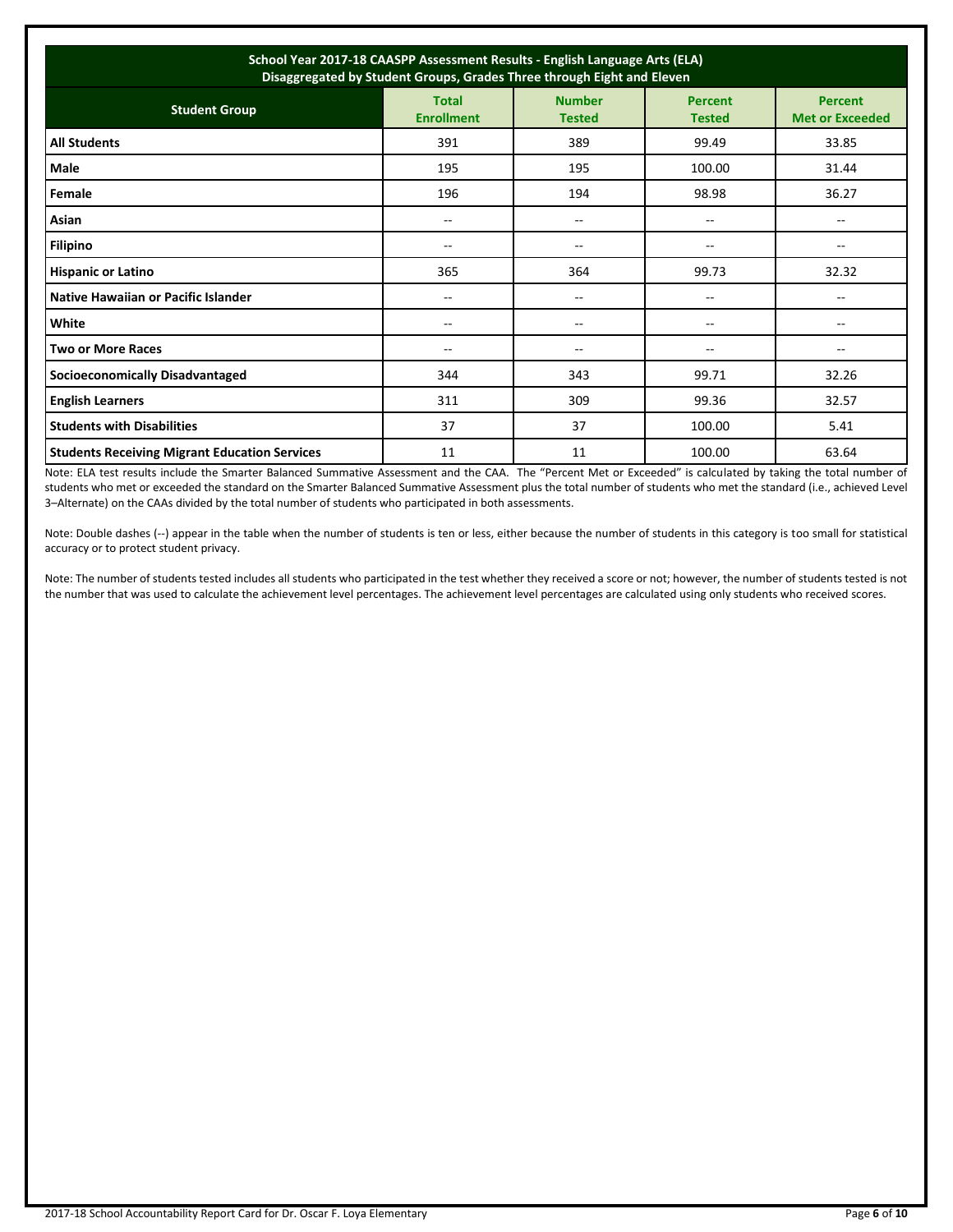| School Year 2017-18 CAASPP Assessment Results - Mathematics<br>Disaggregated by Student Groups, Grades Three through Eight and Eleven |                                   |                                |                                 |                                          |  |
|---------------------------------------------------------------------------------------------------------------------------------------|-----------------------------------|--------------------------------|---------------------------------|------------------------------------------|--|
| <b>Student Group</b>                                                                                                                  | <b>Total</b><br><b>Enrollment</b> | <b>Number</b><br><b>Tested</b> | <b>Percent</b><br><b>Tested</b> | <b>Percent</b><br><b>Met or Exceeded</b> |  |
| <b>All Students</b>                                                                                                                   | 391                               | 389                            | 99.49                           | 22.88                                    |  |
| Male                                                                                                                                  | 195                               | 195                            | 100                             | 24.62                                    |  |
| Female                                                                                                                                | 196                               | 194                            | 98.98                           | 21.13                                    |  |
| Asian                                                                                                                                 | --                                | --                             | $\overline{\phantom{a}}$        | --                                       |  |
| <b>Filipino</b>                                                                                                                       | --                                | --                             | $- -$                           | --                                       |  |
| <b>Hispanic or Latino</b>                                                                                                             | 365                               | 364                            | 99.73                           | 21.15                                    |  |
| Native Hawaiian or Pacific Islander                                                                                                   | --                                | --                             | $\overline{\phantom{a}}$        | --                                       |  |
| White                                                                                                                                 | --                                | --                             | --                              | --                                       |  |
| <b>Two or More Races</b>                                                                                                              | $-$                               | $-$                            | $-$                             | $-$                                      |  |
| <b>Socioeconomically Disadvantaged</b>                                                                                                | 344                               | 343                            | 99.71                           | 20.99                                    |  |
| <b>English Learners</b>                                                                                                               | 311                               | 309                            | 99.36                           | 21.04                                    |  |
| <b>Students with Disabilities</b>                                                                                                     | 37                                | 37                             | 100                             | 5.41                                     |  |
| <b>Students Receiving Migrant Education Services</b>                                                                                  | 11                                | 11                             | 100                             | 27.27                                    |  |

Note: Mathematics test results include the Smarter Balanced Summative Assessment and the CAA. The "Percent Met or Exceeded" is calculated by taking the total number of students who met or exceeded the standard on the Smarter Balanced Summative Assessment plus the total number of students who met the standard (i.e., achieved Level 3–Alternate) on the CAAs divided by the total number of students who participated in both assessments.

Note: Double dashes (--) appear in the table when the number of students is ten or less, either because the number of students in this category is too small for statistical accuracy or to protect student privacy.

Note: The number of students tested includes all students who participated in the test whether they received a score or not; however, the number of students tested is not the number that was used to calculate the achievement level percentages. The achievement level percentages are calculated using only students who received scores.

# **C. Engagement**

#### **State Priority: Parental Involvement**

The SARC provides the following information relevant to the State priority: Parental Involvement (Priority 3):

• Efforts the school district makes to seek parent input in making decisions for the school district and each school site

### **Opportunities for Parental Involvement (School Year 2018-19)**

Parents play an important role at Dr. Oscar F. Loya Elementary through active participation and involvement in the School Site Council, English Language Advisory Committee, Parent Teacher Club, and other school committees. Together, they advise school's administration in all matters pertaining to the school. This includes annual review of the school budget, Single School Level Plan, School Safety Comprehensive Plan, and school-wide events. Parents are also invited to attend Back-to-School Night in the fall (I.e. first day of school), parent-teacher conferences in the Fall and Spring, and Open House in the Spring. Monthly parent classes are offered through Parenting Workshops, also known as the Koffee Klatch meetings. Some topics presented to parents are as follow: Domestic Violence, Gang Awareness, Child Abuse, Positive Discipline, Nutrition, Character Education, Bullying, Common Core Standards, Triple P, which addresses parenting skills, Immigration, and others. The school also holds ongoing literacy and math trainings were parents get to experienced hands-on activities with their child. Additionally, our school participates on a yearly basis in the Girls, Inc. Program, where mother and daughter get the opportunity to interact in art therapeutic activities to build rapport and a strong mother-to-daughter connection. Nonetheless, Dr. Oscar F. Loya offers parents the opportunity to participate in our Parenting Partners Training, which is an 8 series of workshops offered to parents to enhance parenting and communication skills. A total of 101 families have received certification in Parenting Partners, since 2016. A new parenting series has begun at Dr. Loya through the Child Abuse Prevention Council. About 18 parents have completed the first series, "How to raised emotionally healthy children" by Gerald Newmark. A new series, "To Love Me is to Know Me," by Lynn Lott will be offered this Winter 2019, which will support parents with emotional healing and how to help their inner child.

Our administration ensures that parents are continually informed of school-wide activities. They inform parents about various volunteer options that include classroom assistance, Leukemia Fundraiser, Food Bank distribution, and helping with school communication. School administrators and school counselors also work closely with families experiencing any difficulties, such as attendance, socio-emotional, home crisis or others. Parents are continually encouraged to participate in all school activities. For parent involvement opportunities, please contact Ms. Diana Garcia, Principal at (831) 751-1945.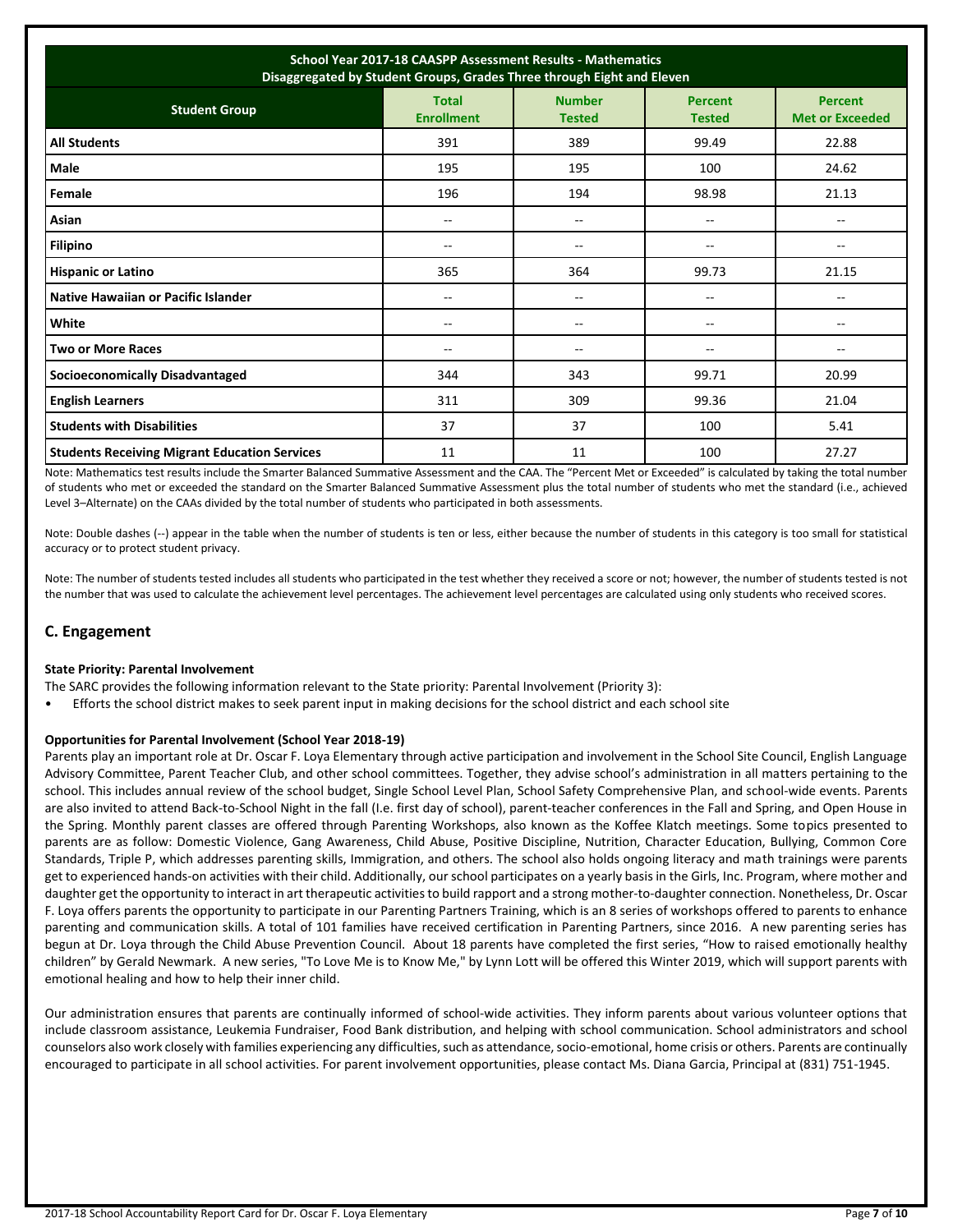### **State Priority: School Climate**

The SARC provides the following information relevant to the State priority: School Climate (Priority 6):

- Pupil suspension rates;
- Pupil expulsion rates; and
- Other local measures on the sense of safety.

#### **School Safety Plan**

The safety of students and staff is a primary concern at Dr. Oscar F. Loya Elementary School. We provide a safe, clean environment for students, staff, and volunteers. Staff members and students practice monthly safety drills. We have established procedures to ensure the safety of all school members. The safety plan is reviewed annually at the end of May and includes procedures for emergencies, exit routes, and inventories of emergency supplies. We make the plan available in the school office and review it with all staff at our first staff meeting, and mid year to ensure that everyone is clear about the emergency procedures.

All visitors are required to sign in and out at the office, where they receive a visitor's pass, since we are a closed campus. All gates are closed by 8:20 a.m. and reopened by 2:30 p.m. Parents must have a visitor's pass if staying after 8:30 a.m.

Campus supervisors monitor school grounds before and after school, at recesses, and at lunchtime. In addition, two teachers are assigned to yard-duty supervision during the morning and mid-morning recess. Supervisors attend monthly trainings on campus safety, and teachers regularly review the rules for safe, respectful, and responsible behavior. Two campus supervisors have been trained in PBIS.

Nonetheless, every Instructional Leadership Team member is an active member of the school safety plan. They ensure that their grade level colleagues are aware of the different emergency drills, and the procedures to follow. Parents are also advised of what to do should our school be in an emergency state. Parents are advised via monthly parent newsletters or School Site Council meetings.

| <b>Suspensions and Expulsions</b> |         |         |         |  |  |  |
|-----------------------------------|---------|---------|---------|--|--|--|
| <b>School</b>                     | 2015-16 | 2016-17 | 2017-18 |  |  |  |
| <b>Suspensions Rate</b>           | 0.0     | 0.0     | 2.6     |  |  |  |
| <b>Expulsions Rate</b>            | 0.0     | 0.0     | 0.0     |  |  |  |
| <b>District</b>                   | 2015-16 | 2016-17 | 2017-18 |  |  |  |
| <b>Suspensions Rate</b>           | 1.0     | 0.5     | 1.5     |  |  |  |
| <b>Expulsions Rate</b>            | 0.0     | 0.0     | 0.0     |  |  |  |
| <b>State</b>                      | 2015-16 | 2016-17 | 2017-18 |  |  |  |
| <b>Suspensions Rate</b>           | 3.7     | 3.7     | 3.5     |  |  |  |
| <b>Expulsions Rate</b>            | 0.1     | 0.1     | 0.1     |  |  |  |

# **D. Other SARC Information**

The information in this section is required to be in the SARC but is not included in the state priorities for LCFF.

| Academic Counselors and Other Support Staff at this School                                                                                                                                 |    |  |  |  |
|--------------------------------------------------------------------------------------------------------------------------------------------------------------------------------------------|----|--|--|--|
| <b>Number of Full-Time Equivalent (FTE)</b>                                                                                                                                                |    |  |  |  |
| <b>Academic Counselor</b>                                                                                                                                                                  |    |  |  |  |
| <b>Counselor (Social/Behavioral or Career Development)</b>                                                                                                                                 |    |  |  |  |
| Library Media Teacher (Librarian)                                                                                                                                                          |    |  |  |  |
| Library Media Services Staff (Paraprofessional)                                                                                                                                            | .5 |  |  |  |
| Psychologist                                                                                                                                                                               | .5 |  |  |  |
| <b>Social Worker</b>                                                                                                                                                                       | O  |  |  |  |
| <b>Nurse</b>                                                                                                                                                                               |    |  |  |  |
| Speech/Language/Hearing Specialist                                                                                                                                                         | .5 |  |  |  |
| <b>Resource Specialist (non-teaching)</b>                                                                                                                                                  |    |  |  |  |
| Other                                                                                                                                                                                      |    |  |  |  |
| <b>Average Number of Students per Staff Member</b>                                                                                                                                         |    |  |  |  |
| <b>Academic Counselor</b><br>One Full Time Equipplent (FTE) equals and staff momber weaking full time, and FTE squid also conceent two staff mombers who cash work FO norseal of full time |    |  |  |  |

Equivalent (FTE) equals one staff member working full time; one FTE could also represent two staff members who each work 50 percent of full time.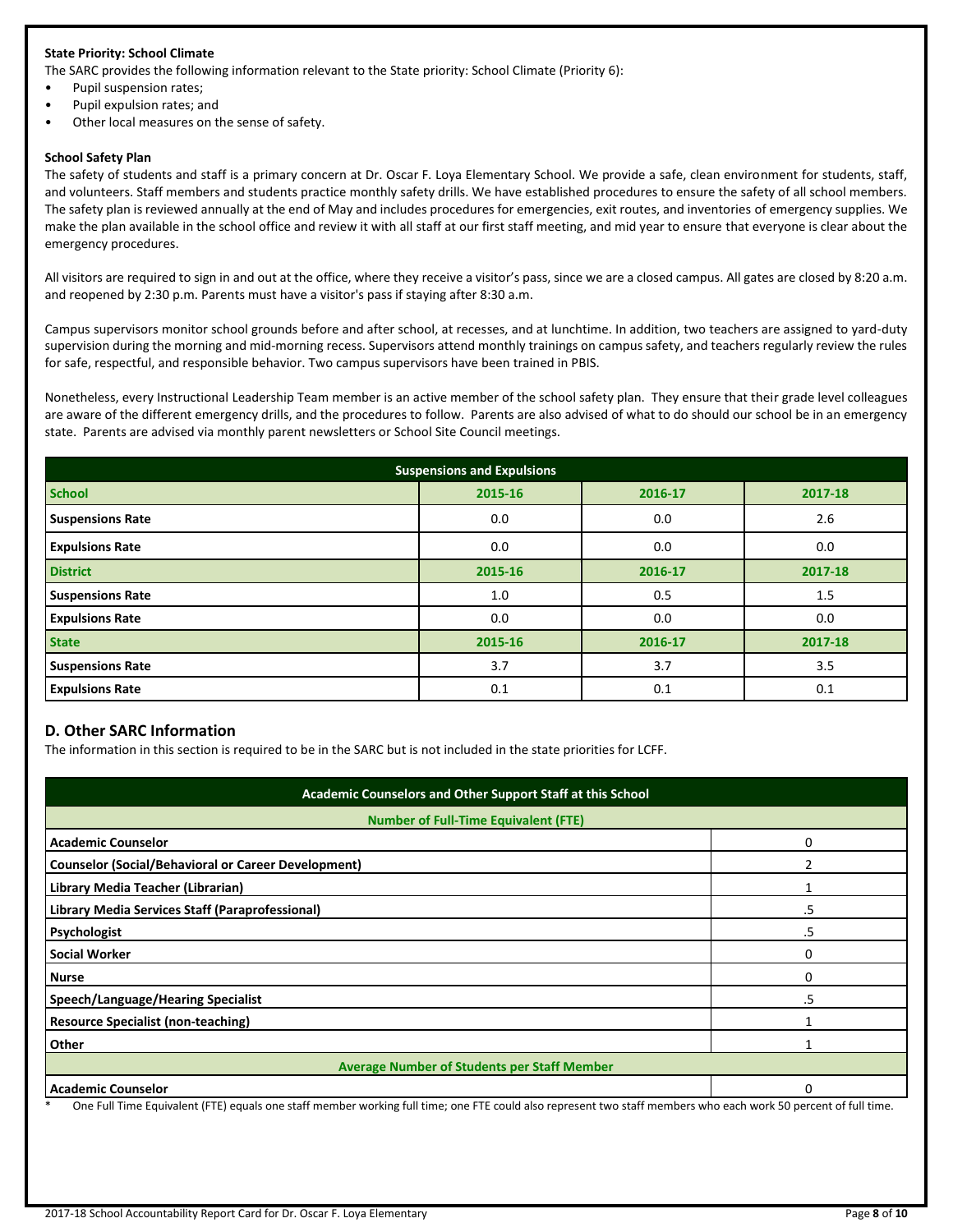|                | Average Class Size and Class Size Distribution (Elementary) |         |                              |                |                |                |                 |                |              |                |                                 |                |
|----------------|-------------------------------------------------------------|---------|------------------------------|----------------|----------------|----------------|-----------------|----------------|--------------|----------------|---------------------------------|----------------|
|                | <b>Average Class Size</b>                                   |         | <b>Number of Classrooms*</b> |                |                |                |                 |                |              |                |                                 |                |
| Grade          |                                                             |         | $1 - 20$                     |                | $21 - 32$      |                |                 | $33+$          |              |                |                                 |                |
|                | 2015-16                                                     | 2016-17 | 2017-18                      | 2015-16        | 2016-17        | $2017 - 18$    | 2015-16 2016-17 |                |              |                | 2017-18 2015-16 2016-17 2017-18 |                |
| К              | 26                                                          | 22      | 22                           | 1              | 1              | 1              | 4               | 4              | 4            |                |                                 |                |
| 1              | 22                                                          | 24      | 25                           | 1              | $\overline{2}$ |                | $\overline{2}$  | $\overline{2}$ | 4            |                |                                 |                |
| $\overline{2}$ | 27                                                          | 23      | 24                           |                | $\overline{2}$ |                | 3               | $\overline{2}$ | 4            |                |                                 |                |
| 3              | 24                                                          | 29      | 23                           | $\overline{2}$ |                |                | $\overline{2}$  | 3              | 3            |                |                                 |                |
| 4              | 26                                                          | 32      | 29                           |                |                |                | 3               | 1              | 3            | 1              | $\overline{2}$                  |                |
| 5              | 28                                                          | 22      | 33                           | 1              | $\mathbf{1}$   |                | $\mathbf{1}$    | 4              | $\mathbf{1}$ | $\overline{2}$ |                                 | $\overline{2}$ |
| 6              | 23                                                          | 28      | 21                           | 1              | $\mathbf{1}$   | $\overline{2}$ | 4               |                | 4            |                | 3                               |                |
| Other          | 25                                                          |         | 11                           |                |                | 1              | 1               |                |              |                |                                 |                |

Number of classes indicates how many classes fall into each size category (a range of total students per class).

#### **Professional Development provided for Teachers**

The major areas of professional development for teachers in 2016-2019 included the following:

- Common Core Standards-Based planning for instruction, learning and assessment
- Close Reading Phases 1-3 based on Dr. Douglas Fisher
- Visible Learning in Literacy and Assessments based on John Hattie, Dr. Douglas Fisher, Nancy Frey, and Dr. Olivia Amador
- English Language Development (integrated vs Designated ELD) and New ELD Generation Standards
- Evidence Based Questions & Responses
- Text Complexity through Dr. John Nelson
- Coaching Cycles (for Academic Coaches)
- Teaching to the Math standards (primary grade teacher)
- 8 Mathematical Practices-How to apply them in your classroom?
- Academic Discourse-What meaningful and purposeful academic discourse looks like?
- Engage Ny Math-Provided through Linda Dilger
- Technology Professional Development through Mr. Cogswell
- Balanced Literacy Approach Program for K-2 teachers through District Coaches
- Write Up a STORM through Wilda Storm and Brittany Callaghan
- Project GLAD through Noshaba Afzal
- Visible Learning in Mathematics by John Hattie, Nancy Frey, and Dough Fisher

Professional development has and will continue to be delivered through staff meetings, site PD's, and grade level sessions during regular work days with release time for classroom teachers.

Teachers are supported during implementation by the site's Instructional Coach and GLAD/STORM coaches.

| FY 2016-17 Teacher and Administrative Salaries |                                  |                                                                         |  |  |  |
|------------------------------------------------|----------------------------------|-------------------------------------------------------------------------|--|--|--|
| <b>Category</b>                                | <b>District</b><br><b>Amount</b> | <b>State Average for</b><br><b>Districts In Same</b><br><b>Category</b> |  |  |  |
| <b>Beginning Teacher Salary</b>                | \$44,149                         | \$50,084                                                                |  |  |  |
| <b>Mid-Range Teacher Salary</b>                | \$71,785                         | \$80,256                                                                |  |  |  |
| <b>Highest Teacher Salary</b>                  | \$100,035                        | \$100,154                                                               |  |  |  |
| <b>Average Principal Salary (ES)</b>           | \$117,416                        | \$125,899                                                               |  |  |  |
| <b>Average Principal Salary (MS)</b>           | \$0                              | \$130,255                                                               |  |  |  |
| <b>Average Principal Salary (HS)</b>           | \$0                              | \$128,660                                                               |  |  |  |
| <b>Superintendent Salary</b>                   | \$195,000                        | \$222,447                                                               |  |  |  |
| <b>Percent of District Budget</b>              |                                  |                                                                         |  |  |  |
| <b>Teacher Salaries</b>                        | 32.0                             | 37.0                                                                    |  |  |  |
| <b>Administrative Salaries</b>                 | 5.0                              | 5.0                                                                     |  |  |  |

| FY 2016-17 Expenditures Per Pupil and School Site Teacher Salaries |                               |                   |                     |                                 |  |
|--------------------------------------------------------------------|-------------------------------|-------------------|---------------------|---------------------------------|--|
|                                                                    | <b>Expenditures Per Pupil</b> | <b>Average</b>    |                     |                                 |  |
| Level                                                              | <b>Total</b>                  | <b>Restricted</b> | <b>Unrestricted</b> | <b>Teacher</b><br><b>Salary</b> |  |
| <b>School Site</b>                                                 | \$4,126                       | \$587             | \$3,539             | \$65,956                        |  |
| <b>District</b>                                                    |                               |                   | \$5,459             | \$71,625                        |  |
| State                                                              |                               |                   | \$7,125             | \$80,910                        |  |
| <b>Percent Difference: School Site/District</b>                    |                               |                   | $-35.2$             | 1.7                             |  |
| Percent Difference: School Site/ State                             |                               |                   | $-24.5$             | $-6.8$                          |  |

Cells with  $\blacklozenge$  do not require data.

**The California Department of Education issued guidance to LEAs on August 1, 2018, regarding how to calculate school-level per-pupil expenditures that will be reported on 2018-19 report cards.**

For detailed information on salaries, see the CDE Certificated Salaries & Benefits webpage a[t www.cde.ca.gov/ds/fd/cs/.](http://www.cde.ca.gov/ds/fd/cs/)